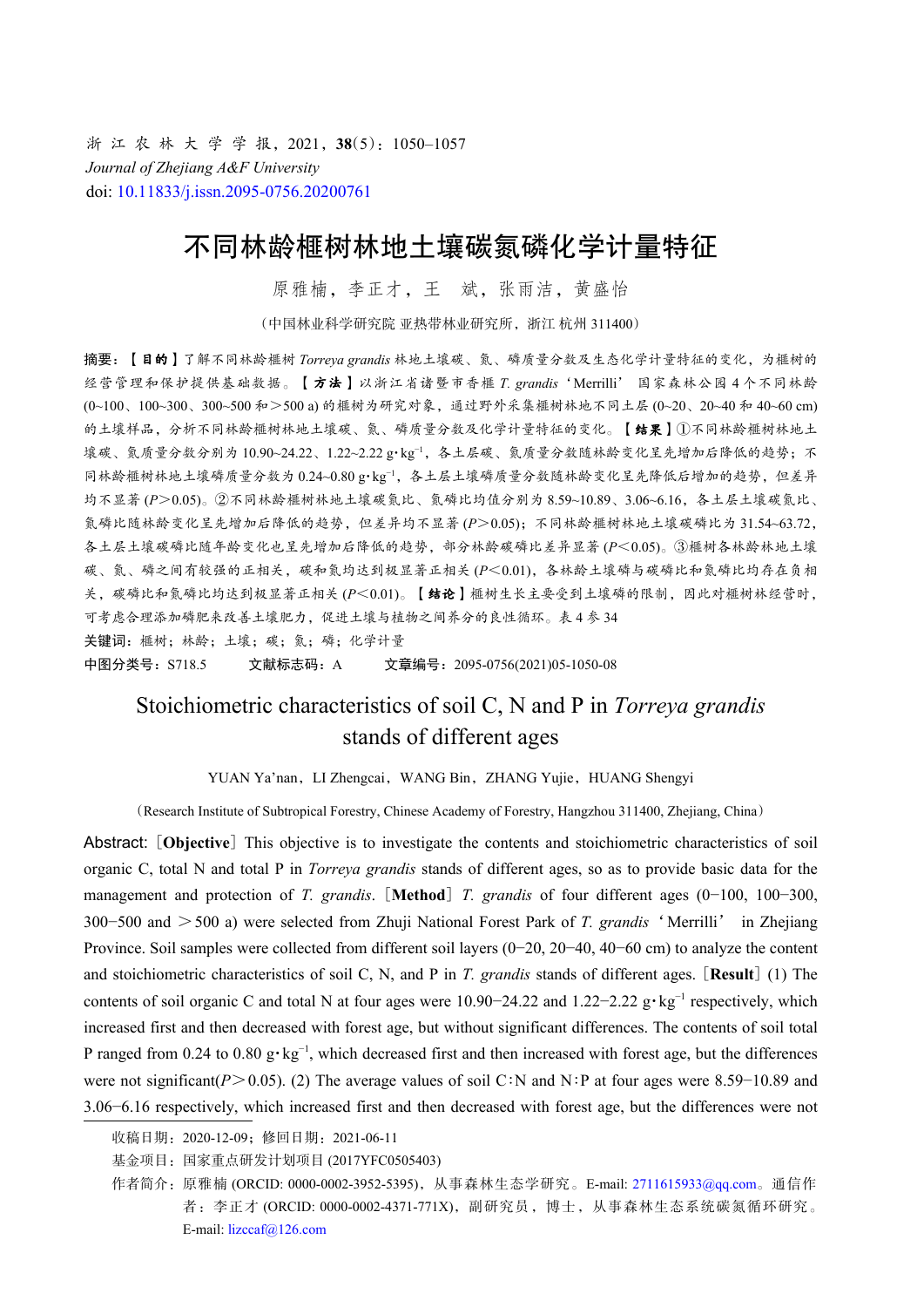significant( $P$ >0.05). The soil C∶P ratio was 31.54–63.72 at different forest ages, which showed a trend of decreasing first and then increasing with age, and the C∶P ratio of some forest ages had significant differences( $P \le 0.05$ ). (3) There was a significant positive correlation between soil C, N, and P contents at different forest ages, and extremely significant positive correlation between C and N  $(P<0.01)$ . There was a significant negative correlation between P and C∶P ratio, P and N∶P ratio, and an extremely significant positive correlation between C∶P ratio and N∶P ratio(*P*< 0.01). [**Conclusion**] The growth of *T. grandis* is mainly limited by soil P. Therefore, reasonable addition of P fertilization can be considered to improve soil fertility and nutrient cycling between plant and soil. [Ch, 4 tab. 34 ref.]

Key words: *Torreya grandis*; stand age; soil; C; N; P; stoichiometry

碳、氮、磷在植物的生长发育过程中发挥着重要的作用,生态化学计量学从元素计量的角度出发, 利用生态过程中各种化学元素之间的平衡关系,为研究有机体碳、氮、磷等营养元素在生态系统过程中 的变化规律和耦合关系提供了新的研究思路和方法,能更好地阐明生态系统各组分 (植物和土壤等) 养分 比例的协调机制[\[1](#page-5-0)−[2\]](#page-5-1)。土壤作为生态系统植物生长和发育的基础,为植物的生长和发育提供了所需的养 分元素,土壤养分元素的含量和分配对植物的生长和发育起着调控作用,并且影响着植物群落的结构和 功能<sup>[[3\]](#page-5-2)</sup>。迄今为止,一些学者对不同林龄植物土壤化学计量的变化特征进行了研究,探讨了植物在不同 发育阶段的养分限制因素和养分利用策略[\[4\]](#page-5-3)。崔宁洁等[\[5](#page-5-4)] 研究表明:随着马尾松 *Pinus massoniana* 林分 林龄的增加,土壤碳、氮、磷含量逐渐增加,林分的生长受到氮、磷的共同制约。曹娟等[[6\]](#page-5-5) 研究表明: 随着杉木 *Cunninghamia lanceolata* 林龄的增加,土壤有机碳、全氮和全磷含量逐渐增加,土壤有机碳影 响着土壤的碳氮比和碳磷比。但是,不同学者的研究结果不尽相同,雷丽群等[[7\]](#page-5-6) 研究表明:土壤有机 碳、全氮含量均随着马尾松林龄的递增呈先降低后增加的趋势,土壤全磷含量在不同林龄之间无显著变 化,林龄对土壤碳氮比、氮磷比有极显著的影响。曾凡鹏等<sup>[\[8](#page-6-0)]</sup> 研究表明:土壤碳、氮和磷含量随着落叶 松 *Larix gmelinii* 林分林龄的增加逐渐降低,随着林龄的变化,碳氮比、碳磷比变化显著。由此可见,土 壤碳、氮、磷生态化学计量特征随着林龄变化趋势,碳、氮和磷等养分元素间的制约关系仍存在着很大 的不确定性,针对不同森林类型需要进一步的研究和探讨。榧树 *Torreya grandis* 系红豆杉科 Taxaceae 常绿乔木,是中国特有的珍稀树种。目前,对榧树的研究主要集中于榧树种质资源调查及分布状况[\[9](#page-6-1)]、 榧树种群结构和动态[[10\]](#page-6-2) 等方面,更多则是关于榧树嫁接品种香榧 *T. grandis* 'Merrilli'的栽培和管 理[1-12] 研究等。由于榧树的经济价值较小, 榧树基本处于自生自灭的状态, 严重威胁着榧树种质资源的 保存和利用。目前,对榧树的生态化学计量特征的研究较少[[13\]](#page-6-5),对不同林龄榧树林地土壤生态化学计量 特征的研究则更加欠缺,因此,榧树种质资源的保护和利用缺少技术支撑。本研究以浙江省诸暨市香榧 国家森林公园 4 个不同林龄 (0~100、100~300、300~500 和 > 500 a) 的榧树资源为研究对象, 通过分析榧 树林地土壤碳、氮、磷含量及其化学计量特征的变化规律,探讨不同林龄榧树林地土壤养分元素的分配 格局,为榧树古树资源的保护和利用提供基础数据。

1 研究地区与研究方法

## **1.1** 研究区概况

研究地位于浙江省诸暨市赵家镇香榧国家森林公园 (29°21′~29°59′N, 119°53′~120°32′E), 该区属亚 热带季风气候,年均气温为 16.3 ℃,年均降水量为 1 373.6 mm,年均日照时数为 1 887.6 h。研究区属低 山丘陵地貌,土壤母质为花岗岩,土壤质地为砂壤土,土壤类型为微酸性红壤。现存天然次生林乔木树 种以木荷 *Schima superba*、青冈 *Cyclobalanopsis glauca* 为主;林下灌木以豆腐柴 *Premna micrphylla*、朱 砂根 *Ardisia crenanta*、四川山矾 *Symplocos setchuensis* 等为主;草本有蕨 *Pteridium aquilinum*、芒萁 *Dicranopteris pedata*、阔叶麦冬 *Liriolpe palatyphylla* 等。诸暨香榧国家森林公园是中国规模最大的香榧 古树集聚地,据统计, 树龄 100 a 以上的榧树约 4 200 株, 500 a 以上的古树约 1 600 株, 1 000 a 以上的古 树约 200 株, 以雌株为主[[13](#page-6-5)]。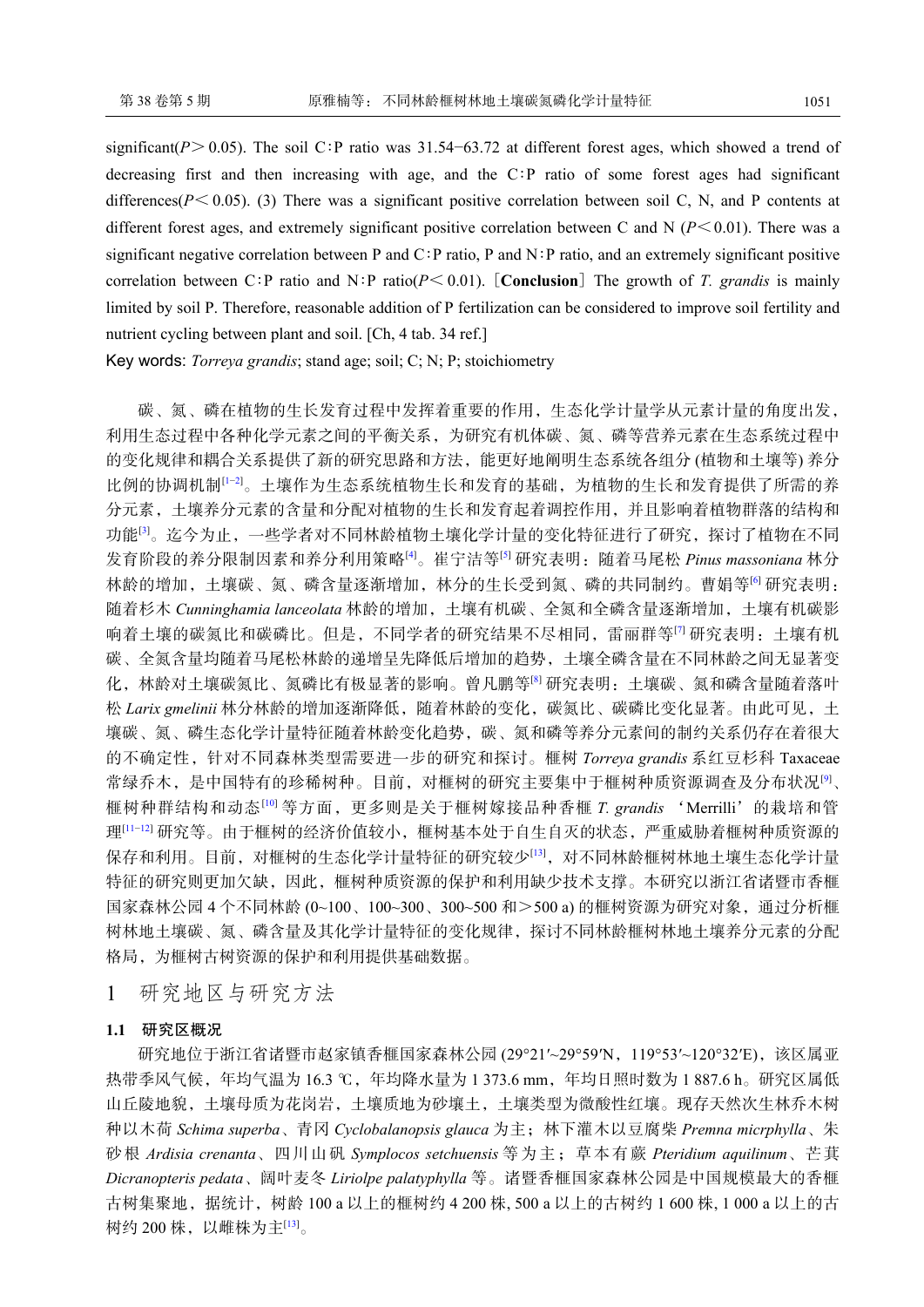### **1.2** 研究方法

1.2.1 样株选择和样品采集 2018 年 9 月中旬,通过资料查阅、农户访问、生长锥调查和年轮分析 (结 合榧树生长状况、形态特征、外观老化程度、树种的生物学特性及相关的调查结果综合分析确定树木的 年龄),选择立地条件基本一致的不同年龄段的实生榧树,按 0~100、100~300、300~500 以及>500 a 的 树龄梯度选择样本树 (参考古树名木的管理方法划分林龄梯度),每个林龄段的样本树各重复 4~5 株。测 定所选样株胸径、树高和林下植被生长情况 (包括植物种类、高度、盖度和株树) 等基本特征。同时在距 离榧树树体 50~100 cm 左右的树冠下 (东南西北 4个方位), 随机挖取 4 个土壤剖面 (避开粗根系), 分别 采集 0~20、20~40 和 40~60 cm 土层土样,同一土层样品充分混合,去掉可见植物根系、残体和碎石,

分别标号后带回实验室,自然风干备用。所有调查样 株分布在半径为 500 m 的范围内,以保证气候、坡 度、坡向和成土母质等环境因子基本一致,并且所有 选择的样本经营管理措施大体相同 (由于样株呈单株分 布,因此,不同林龄段林下植被种类和盖度等大体一 致。所有选择的调查样株每年地表除草 1 次, 不施 肥、不垦覆), 整个试验具有可比性, 样地基本情况见 [表](#page-2-0) [1](#page-2-0)。

表 **1** 调查样地基本情况

<span id="page-2-0"></span>

|             | Table 1 | General information of sample plots |       |     |       |      |  |  |
|-------------|---------|-------------------------------------|-------|-----|-------|------|--|--|
| 林龄/a        | 平均胸     | 平均树                                 | 平均坡   | 平均海 | 十壤    | 分布情况 |  |  |
|             | 径/cm    | 高/m                                 | 度/(°) | 拔/m | pH    |      |  |  |
| $0 - 100$   | 35.56   | 10                                  | 27    | 512 | 4 7 6 | 单株   |  |  |
| $100 - 300$ | 57 11   | 17                                  | 24    | 532 | 495   | 单株   |  |  |
| $300 - 500$ | 60 19   | 17                                  | 27    | 472 | 4.85  | 单株   |  |  |
| > 500       | 99 15   | 19                                  | 36    | 514 | 525   | 单株   |  |  |

自然风干后的土样分别过 2.00、0.25 和 0.15 mm 筛备用。土壤有机碳 (SOC) 采用重铬酸钾外加热法 测定;土壤全氮 (STN) 采用浓硫酸消煮,凯氏定氮法测定;土壤全磷采用高氯酸-硫酸法 (HClO4-H<sub>2</sub>SO<sub>4</sub>) 消煮, 钼锑抗比色法测定[\[14](#page-6-6)]。

1.2.2 数据处理 采用 Excel 2010 对数据进行整理和预处理,利用 SPSS 22.0 对不同林龄榧树林地土壤 碳、氮、磷质量分数及化学计量特征进行单因素方差分析 (one-way ANOVA) 和显著性分析 (LSD 检 验),采用 Pearson 分析方法对不同林龄段各土层土壤有机碳、全氮、全磷质量分数及化学计量特征进行 相关性分析。

2 结果与分析

### **2.1** 不同林龄榧树林地土壤碳、氮、磷变化特征

由[表](#page-3-0) [2](#page-3-0) 可知:不同林龄榧树林地土壤碳质量分数为 10.90~24.22 g·kg−1,同一土层土壤碳质量分数随 林龄变化呈先增加后降低的趋势,且在 3 个土层中,林龄 0~100 a 的林地土壤碳质量分数均为最低。不 同林龄榧树林地土壤氮质量分数为 1.22~2.22 g·kg<sup>-1</sup>,同一土层土壤氮质量分数随林龄变化也呈先增加后 降低的趋势,且在 3 个土层中,林龄 0~100 a 的林地土壤氮质量分数也为最低。不同林龄榧树林地土壤 磷质量分数为 0.24~0.80 g·kg<sup>-1</sup>,同一土层土壤磷质量分数随林龄变化呈先降低后增加的趋势, 在 3 个土 层中,林龄 100~300 a 的林地土壤磷质量分数均为最低。但是,同一土层不同林龄榧树林地土壤碳、 氮、磷之间均无显著差异。

#### **2.2** 不同林龄榧树林地土壤碳、氮、磷化学计量变化特征

由[表](#page-3-1) [3](#page-3-1) 可知:不同林龄榧树林地土壤碳氮比均值为 8.59~10.89,同一土层不同林龄间土壤碳氮比差 异均不显著,且随林龄变化均呈先增加后降低的趋势。不同林龄榧树林地土壤碳磷比为 31.54~63.72,同 一土层不同林龄间土壤碳磷比随林龄变化也呈先增加后降低的趋势,其中,在土层 20~40、40~60 cm 中,林龄 0~100 a 的碳磷比分别显著小于林龄 100~300 a(*P*<0.05)。不同林龄榧树林地土壤氮磷比为 3.06~6.16,同一土层不同林龄间土壤氮磷比随林龄变化呈先增加后降低的趋势,同一土层各林龄段之间 土壤氮磷比均无显著差异。

## **2.3** 不同林龄榧树林地土壤碳、氮、磷质量分数及化学计量特征间的相关关系

从[表](#page-3-2) [4](#page-3-2) 可见: 各林龄榧树林地土壤碳、氮、磷质量分数之间有较强的正相关关系,其中碳和氮达到 极显著正相关关系 (*P*<0.01); 碳和磷在榧树林龄 > 500 a 时呈极显著正相关 (*P*<0.01), 在榧树林龄 0~100 和 100~300 之间相关显著 (*P*<0.05);氮和磷在榧树林龄 100~300 a 时呈显著相关 (*P*<0.05),在榧 树林龄>500 a 时呈极显著相关 (*P*<0.01)。各林龄段土壤磷与碳磷比、氮磷比均为负相关关系,在林龄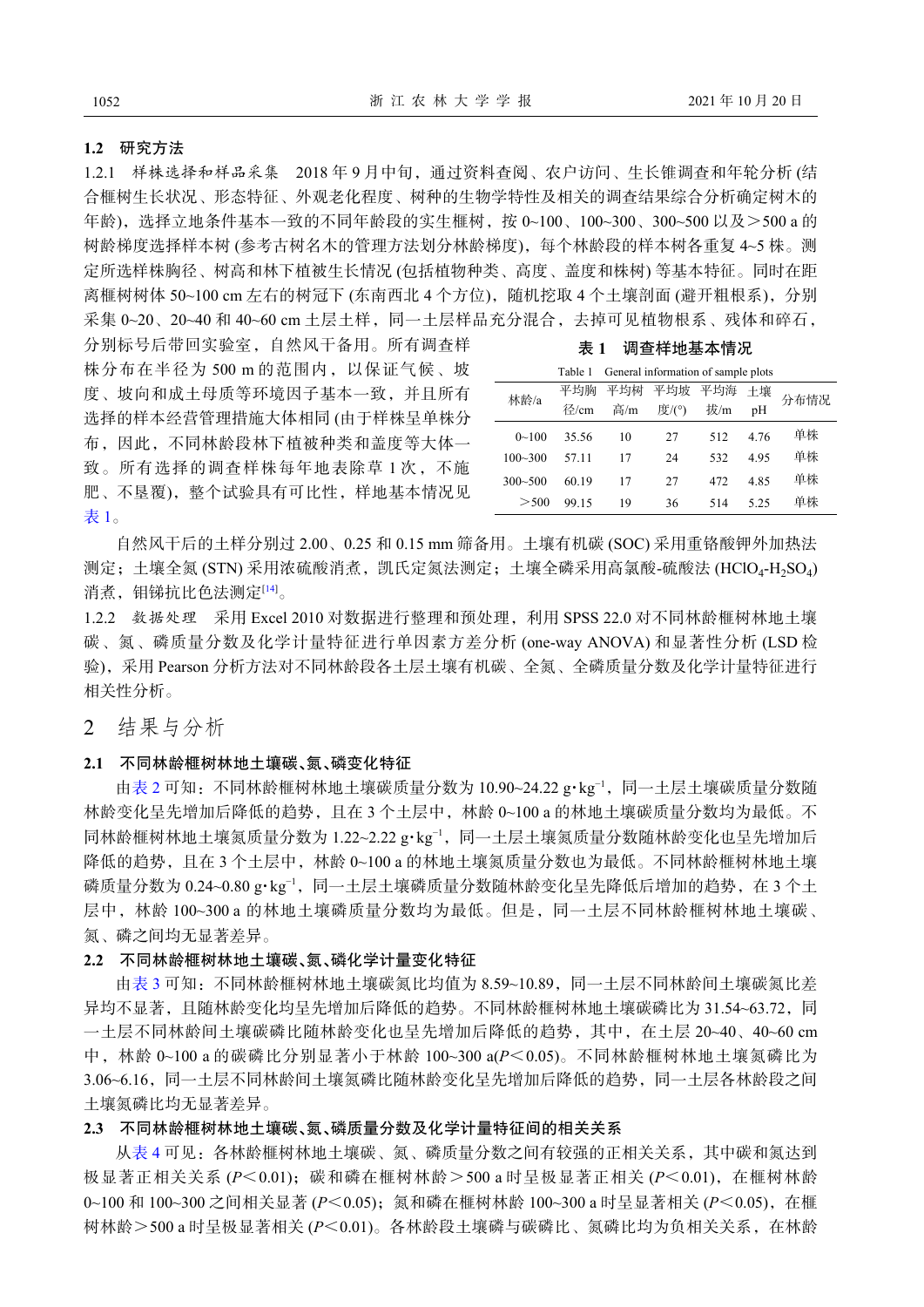# <span id="page-3-0"></span>表 **2** 不同林龄榧树林地土壤碳、氮、磷的质量 分数

| 土层/cm     | 林龄/a        | 碳/ $(g \cdot kg^{-1})$ | 氡/ $(g \cdot kg^{-1})$ | 磷/ $(g \cdot kg^{-1})$ |
|-----------|-------------|------------------------|------------------------|------------------------|
| $0 - 20$  | $0 - 100$   | $20.21 \pm 2.29$ a     | $1.86 \pm 0.17$ a      | $0.80 \pm 0.48$ a      |
|           | $100 - 300$ | $24.22 \pm 5.83$ a     | $2.22 \pm 0.47$ a      | $0.40 \pm 0.13$ a      |
|           | $300 - 500$ | $22.07 \pm 1.70$ a     | $2.12\pm0.29$ a        | $0.53 \pm 0.28$ a      |
|           | > 500       | $21.28 \pm 6.80$ a     | $2.02 \pm 0.53$ a      | $0.69 \pm 0.25$ a      |
|           | $0 - 100$   | $12.27 \pm 1.52$ a     | $128 \pm 021a$         | $0.46 \pm 0.19$ a      |
| $20 - 40$ | $100 - 300$ | $16.75 \pm 6.87a$      | $1.61 \pm 0.56$ a      | $0.26 \pm 0.07$ a      |
|           | $300 - 500$ | $15.02 \pm 1.00$ a     | $1.62 \pm 0.34$ a      | $0.36 \pm 0.07$ a      |
|           | > 500       | $14.23 \pm 8.50$ a     | $1.44 \pm 0.69$ a      | $0.38 \pm 0.13$ a      |
|           | $0 - 100$   | $10.90 \pm 2.96$ a     | $1.22 \pm 0.26$ a      | $0.33 \pm 0.08$ a      |
| $40 - 60$ | $100 - 300$ | $15.20 \pm 4.79$ a     | $1.42 \pm 0.44$ a      | $0.24 \pm 0.06$ a      |
|           | $300 - 500$ | $15.97 \pm 3.21$ a     | $1.55 \pm 0.10$ a      | $0.34 \pm 0.08$ a      |
|           | > 500       | $13.16 \pm 8.05$ a     | $1.43 \pm 0.55$ a      | $0.32 \pm 0.14$ a      |
| 说明:       |             | 同列不同字母表示同一土层不同林龄间差异显著  |                        |                        |
|           | (P<0.05)    |                        |                        |                        |

## Table 2 Soil C, N, and P contents in four ages of *T. grandis*

## <span id="page-3-1"></span>表 **3** 不同林龄榧树林地土壤碳氮比、碳磷比、氮 磷比

|  | Table 3 Ratios of soil C:N, C:P, and N:P in four ages of T. grandis |  |  |  |  |  |
|--|---------------------------------------------------------------------|--|--|--|--|--|
|--|---------------------------------------------------------------------|--|--|--|--|--|

| 十层/cm                        | 林龄/a        | 碳氮比 | 碳磷比                                                      | 氮磷比               |  |  |
|------------------------------|-------------|-----|----------------------------------------------------------|-------------------|--|--|
| $0 - 20$                     | $0 - 100$   |     | $10.85 \pm 0.65$ a $35.03 \pm 26.80$ a                   | $3.32 \pm 2.73$ a |  |  |
|                              | $100 - 300$ |     | $10.89 \pm 0.60$ a 62.78 $\pm 16.33$ a                   | $5.80 \pm 1.63$ a |  |  |
|                              | $300 - 500$ |     | $10.47 \pm 1.01$ a $49.88 \pm 25.89$ a                   | $4.71 \pm 2.37$ a |  |  |
|                              | > 500       |     | $10.38 \pm 0.89$ a $31.54 \pm 6.21$ a                    | $3.06 \pm 0.65$ a |  |  |
| $20 - 40$                    | $0 - 100$   |     | $9.66 \pm 0.41$ a $32.00 \pm 18.08$ b                    | $3.35 \pm 1.96$ a |  |  |
|                              | $100 - 300$ |     | $10.27 \pm 0.71$ a 63.72 $\pm$ 15.73 a                   | $6.16 \pm 1.08$ a |  |  |
|                              | $300 - 500$ |     | 9.75 $\pm$ 1.03 a 47.03 $\pm$ 14.61 ab 4.82 $\pm$ 1.45 a |                   |  |  |
|                              | > 500       |     |                                                          |                   |  |  |
|                              | $0 - 100$   |     | $8.87\pm0.75$ a $35.27\pm16.52$ b                        | $3.89 \pm 1.52$ a |  |  |
| $40 - 60$                    | $100 - 300$ |     | $10.71 \pm 0.26$ a 62.01 $\pm 6.22$ a                    | $5.79 \pm 0.47$ a |  |  |
|                              | $300 - 500$ |     | 9.88 $\pm$ 1.12 a 45.73 $\pm$ 15.65 ab 4.62 $\pm$ 1.56 a |                   |  |  |
|                              | > 500       |     | 8.59 $\pm$ 3.11 a 40.51 $\pm$ 21.31 ab 4.51 $\pm$ 1.09 a |                   |  |  |
| 同列不同字母表示同一土层不同林龄间差异显著<br>说明: |             |     |                                                          |                   |  |  |

 $(P<0.05)$ 

# 表 **4**  各林龄榧树林地土壤碳、氮、磷质量分数及化学计量比相关关系

<span id="page-3-2"></span>Table 4 Relationship between soil C, N, P contents and stoichimetric in four ages

| 林龄/a        | 指标  | 碳            | 氮            | 磷            | 碳氮比          | 碳磷比          | 氮磷比          |
|-------------|-----|--------------|--------------|--------------|--------------|--------------|--------------|
|             | 碳   | $\mathbf{1}$ |              |              |              |              |              |
| $0 - 100$   | 氮   | 0.979**      | $\,1$        |              |              |              |              |
|             | 磷   | $0.715*$     | 0.625        | $\mathbf{1}$ |              |              |              |
|             | 碳氮比 | $0.859**$    | $0.746*$     | $0.719*$     | $\mathbf{1}$ |              |              |
|             | 碳磷比 | $-0.002$     | 0.080        | $-0.687*$    | $-0.102$     | $\mathbf{1}$ |              |
|             | 氮磷比 | $-0.120$     | $-0.025$     | $-0.768*$    | $-0.235$     | $0.990**$    | $\mathbf{1}$ |
|             | 碳   | $\mathbf{1}$ |              |              |              |              |              |
|             | 氮   | 0.993**      | $\mathbf{1}$ |              |              |              |              |
|             | 磷   | $0.765*$     | $0.745*$     | $\mathbf{1}$ |              |              |              |
| $100 - 300$ | 碳氮比 | 0.640        | 0.544        | 0.558        | $\mathbf{1}$ |              |              |
|             | 碳磷比 | 0.453        | 0.457        | $-0.215$     | 0.279        | $\mathbf{1}$ |              |
|             | 氮磷比 | 0.299        | 0.329        | $-0.372$     | 0.025        | $0.967**$    | 1.000        |
|             | 碳   | $\mathbf{1}$ |              |              |              |              |              |
|             | 氮   | $0.904**$    | $\mathbf{1}$ |              |              |              |              |
|             | 磷   | 0.290        | 0.449        | $\mathbf{1}$ |              |              |              |
| $300 - 500$ | 碳氮比 | 0.384        | $-0.043$     | $-0.236$     | $\mathbf{1}$ |              |              |
|             | 碳磷比 | 0.446        | 0.283        | $-0.698*$    | 0.388        | $\mathbf{1}$ |              |
|             | 氮磷比 | 0.361        | 0.297        | $-0.699*$    | 0.156        | $0.970**$    | $\mathbf{1}$ |
|             | 碳   | $\mathbf{1}$ |              |              |              |              |              |
|             | 氮   | 0.987**      | $\mathbf{1}$ |              |              |              |              |
|             | 磷   | $0.812**$    | $0.814**$    | $\mathbf{1}$ |              |              |              |
| > 500       | 碳氮比 | $0.861**$    | 0.778*       | 0.582        | $\mathbf{1}$ |              |              |
|             | 碳磷比 | 0.424        | 0.355        | $-0.123$     | $0.670*$     | $\mathbf{1}$ |              |
|             | 氮磷比 | 0.017        | $-0.011$     | $-0.510$     | 0.222        | $0.870**$    | 1            |

说明:\*表示*P*<0.05,\*\*表示*P*<0.01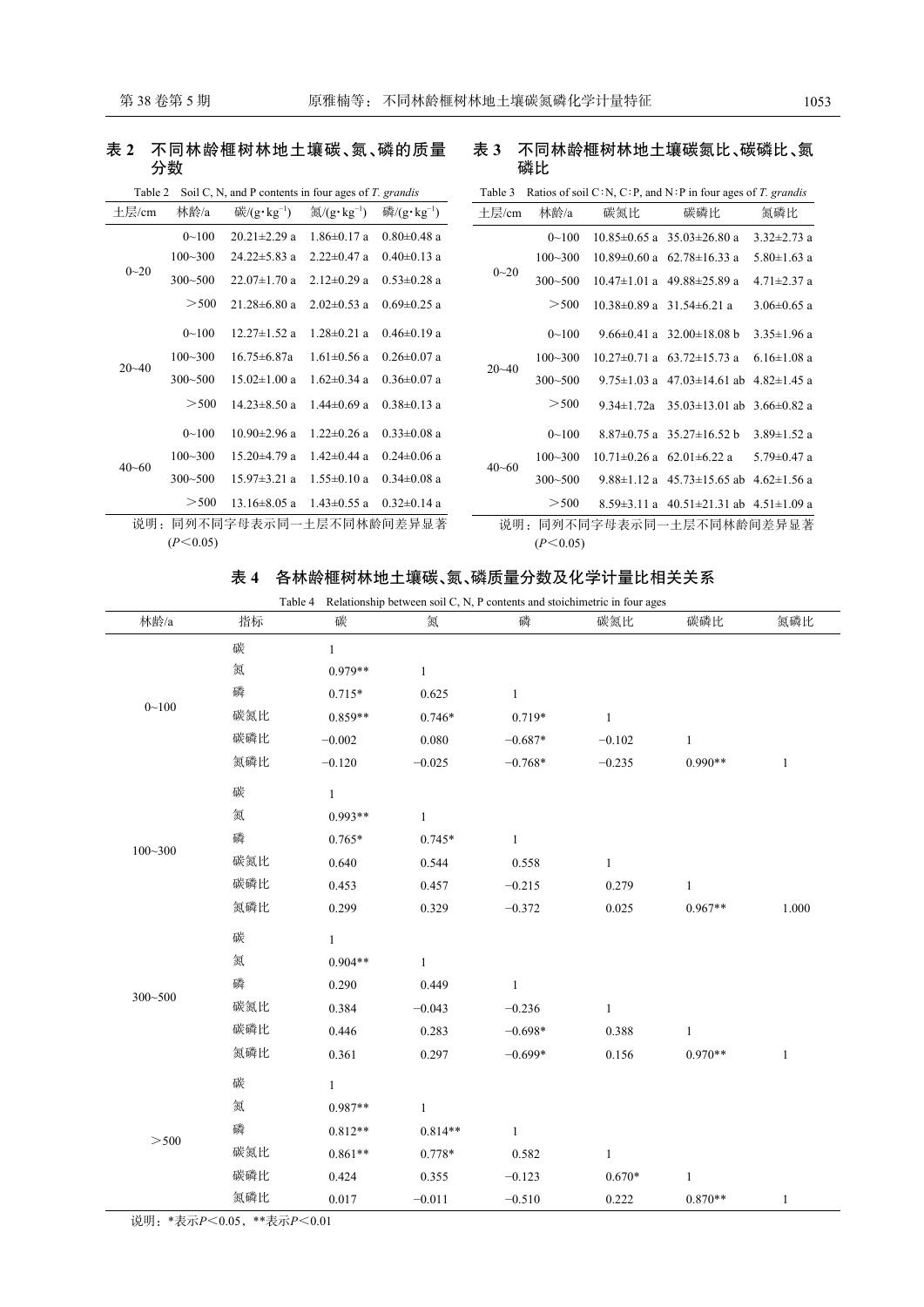0~100 和 300~500 a 时达显著水平 (*P*<0.05),相关系数分别为−0.687 和−0.768。整体上,各林龄榧树林 地土壤化学计量比相关性较弱,碳磷比和氮磷比相关性均达极显著水平 (*P*<0.01),相关系数分别为 0.990、0.967、0.970 和 0.807。

3 讨论

## **3.1** 不同林龄段实生榧树林地土壤碳、氮、磷质量分数

本研究中,不同林龄实生榧树林地 0~60 cm 土层碳质量分数为 10.90~24.22 g·kg<sup>-1</sup>, 且不同林龄之间 差异不显著,这与张芸等[[15](#page-6-7)] 对 4 个林龄杉木林土壤碳含量的研究结果一致。并且,随着榧树林龄的增 加,土壤碳质量分数呈先升高后降低的趋势,且在林龄 0~100 a 最低。杨好运等[\[16\]](#page-6-8) 对柑橘 *Citrus reticulata*、胡士达[\[17](#page-6-9)] 对闽楠 *Phoebe bournei* 的研究结果表明:土壤碳质量分数从大到小依次为幼林龄、 成熟林、近成熟林。与其研究结果不同的原因可能是,地表凋落物的分解是土壤有机碳的主要来源,林 分总生物量、碳储量和养分储量随林龄的增加呈增大趋势[\[18](#page-6-10)],相对于林龄 100~300、300~500 和>500 a 的榧树,0~100 a 榧树处于生长初期,个体生长旺盛,凋落物数量也相对较少,而林龄 100~300 和 300~500 a 的榧树,树冠郁闭度高,冠幅和树高逐渐增大,产生的凋落物数量较多,林龄>500 a 的榧树 生长开始衰退,林冠开始稀疏,凋落物回归到地表的数量减少,导致归还到土壤的养分元素减少。

随着榧树林龄的增加,土壤氮与碳的质量分数变化趋势大体一致,呈先增加后降低的趋势,并且相 对稳定,与苗娟等<sup>[\[19](#page-6-11)]</sup> 对不同林龄云南松 *Pinus vunnanensis* 土壤碳氮质量分数有一致的变化趋势, 说明林 龄≤500 a 的榧树生长较为旺盛,对土壤氮素的需求较高,因此土壤氮未出现积累[[20](#page-6-12)]。

整体上,榧树林龄增加对土壤磷质量分数均未产生显著影响,土壤磷质量分数随林龄增加呈先下降 后升高的趋势。但曹娟等[\[21](#page-6-13)] 研究表明:杉木土壤磷含量随林龄增加呈先升高后降低的趋势。这可能是因 为,在林龄 0~100 a 的榧树树体相对较小,个体生长旺盛,对土壤氮的需求较大,而对磷的需求相对较 少,所以土壤氮质量分数最低,而土壤磷质量分数较高;而林龄 100~300 和 300~500 a 的榧树,随着树 体的增加,凋落物的分解基本上能够满足植物体对氮的需求,所以土壤氮变化相对平稳;在林龄 100~300 和 300~500 a 的榧树,由于种子结实量增加,榧树对磷的需求量增加,所以导致土壤磷质量分 数下降。

### **3.2** 不同林龄实生榧树林地土壤碳、氮、磷生态化学计量特征

土壤碳、氮、磷等养分元素的循环过程是相互耦合和相互影响的,土壤中碳氮比、碳磷比等存在一 定的比例关系。土壤碳氮比是衡量土壤碳、氮的平衡状况和土壤氮素矿化能力的重要指标,碳氮比较低 时,有利于提升土壤微生物的分解能力,表明土壤有机质矿化速率加强[[22](#page-7-0)-23],超过微生物所需的氮被释 放到土壤中,从而有利于土壤氮的增加;而碳氮比较高时,由于存在氮受限,微生物分解能力下降,进 而促进了土壤碳的积累[\[24−](#page-7-2)[25](#page-7-3)]。本研究榧树林地土壤碳氮比为 8.59~10.89,变化幅度较小,且均低于中国 土壤平均值 (11.9) 和世界土壤平均值 (13.3)<sup>[\[26](#page-7-4)]</sup>,说明研究区榧树林地土壤微生物分解能力强,土壤有机 质矿化速率快。YANG 等<sup>[\[27](#page-7-5)]</sup> 对 39 个森林林龄序列的土壤碳氮数据的统计分析表明:土壤碳氮比随着林 龄序列的变化相对恒定。森林土壤中碳、氮元素主要来自于凋落物的分解,土壤微生物严格按照元素计 量比分解凋落物, 使得土壤中的碳氮比相对稳定[[28\]](#page-7-6)。

土壤有机质的分解速率受到土壤磷有效性的影响,因此,土壤碳磷比可作为微生物分解土壤有机质 释放磷的指标,较低的碳磷比是磷有效性高的指标之一[[29\]](#page-7-7)。林龄 0~100、300~500 和>500 a 的榧树林地 土壤碳磷比均小于中国土壤平均值 (61)[[30\]](#page-7-8),而林龄 100~300 a 的榧树林地土壤碳磷比稍高于中国土壤平 均值 (61),有利于榧树林地微生物对磷的净矿化作用。不同林龄段榧树土壤碳磷比差异并不显著,但相 对来说, 林龄 100~300 和 300~500 a 的榧树林地土壤碳磷比较高, 说明随着榧树林龄的增加, 榧树土壤 中磷质量分数下降。磷是影响研究区榧树林地土壤碳磷比生态计量比的关键因素,因此,榧树整个生长 和发育过程对磷需求大,如果土壤磷没有得到及时的补充,则林地处于磷过度消耗的状态。土壤氮磷比 可作为指示土壤养分供应情况的指标<sup>[\[31\]](#page-7-9)</sup>,可以直接反映土壤肥力并间接表明植物营养状况<sup>[\[32](#page-7-10)]</sup>,也可以反 映土壤中氮的限制与饱和状况<sup>[[33\]](#page-7-11)</sup>。除了林龄 100~300 a 的榧树林地土壤氮磷比高于全国土壤平均值 (5.2) 外,其他林龄段氮磷比均低于全国土壤平均值,并且氮磷比与磷呈负相关关系,这与任悦等[[34](#page-7-12)] 对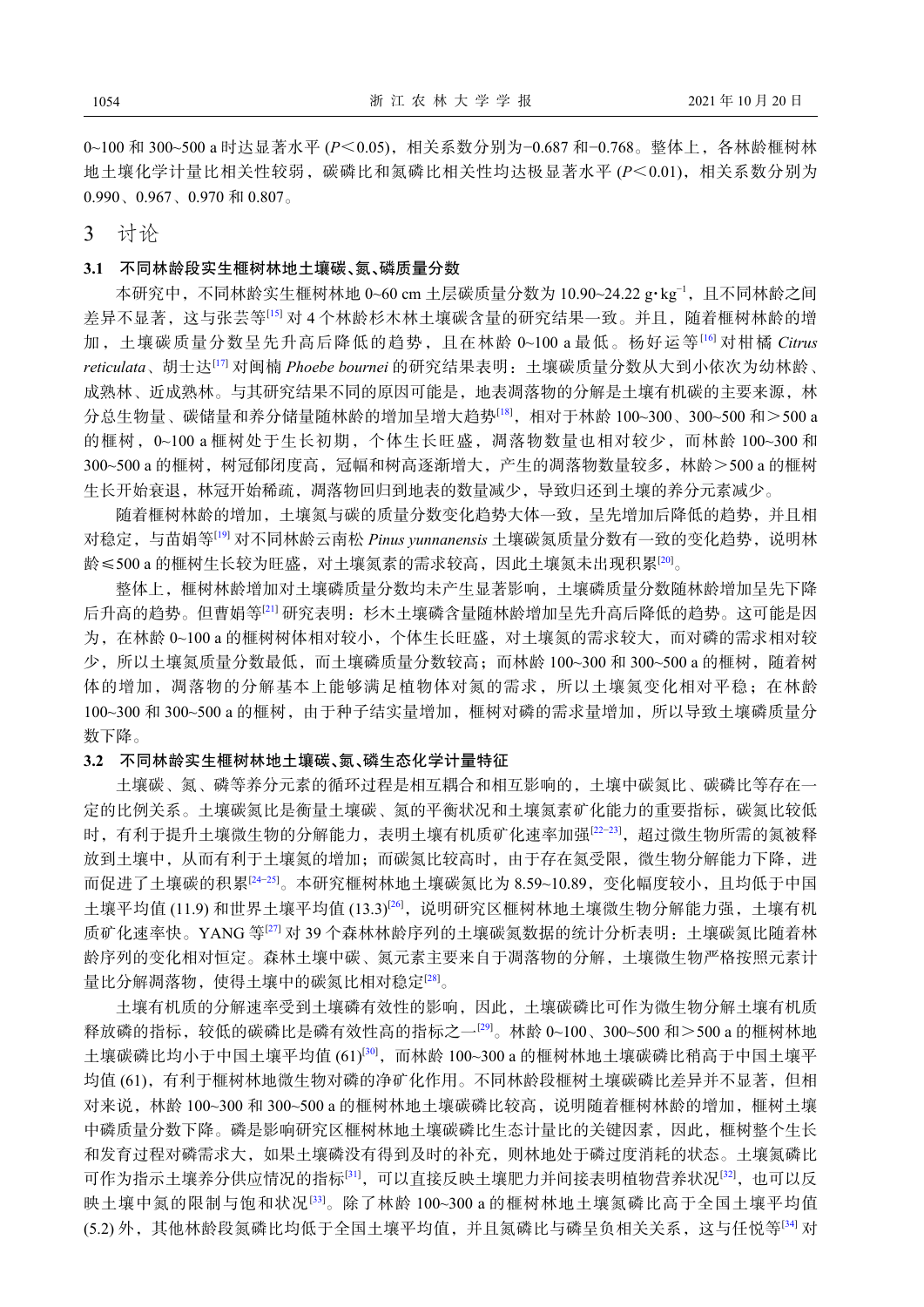沙地樟子松 *Pinus sylvestris* var. *mongolica* 的研究结果一致。不同林龄榧树林地土壤磷为 0.24~0.80 g·kg−1, 除了林龄 0~100 a, 土层 0~20 cm 的磷稍高于全国平均值 (0.78 g·kg<sup>-1</sup>) 外<sup>[\[34\]](#page-7-12)</sup>, 其余均低于全国平均值。结 合中国亚热带红壤区磷普遍较低的问题,综合分析认为:榧树整个生长阶段林地土壤主要受到磷限制, 因此对榧树经营时,可以合理施加磷肥来改善土壤肥力状况。亚热带红壤无机磷主要以铝结合态磷 (Al-P)、铁结合态磷 (Fe-P)、钙磷 (Ca-P) 为主,而植物可以吸收利用的有效态磷较少, 人工林生长后期, 生 长往往受到磷元素的限制。HUANG 等<sup>[[33](#page-7-11)]</sup> 研究表明: 鼎湖山 3 种不同森林类型根际土壤酸性磷酸酶的活 性随着林龄的增加呈增加趋势,根际土壤有效磷的含量也随之下降。表明在亚热带红壤区,随着林木的 生长,磷受限将加剧,在人工林发育中后期应适当增施磷肥,以保证林木的良好生长,促进土壤与植物 的良性养分循环。研究区亚热带红壤磷整体上处于低水平,导致土壤氮、磷元素失衡,从而影响林木的 生长发育和生态系统物质及能量循环。

### **3.3** 不同林龄土壤碳、氮、磷质量分数及化学计量特征相关性分析

由相关性分析可知:不同林龄段榧树林地土壤碳、氮质量分数均表现出极强的正相关关系,这是因 为氮会影响土壤对碳的固定,土壤碳和氮有很强的依存性[\[33](#page-7-11)]。各林龄段榧树林地土壤碳和磷也表现出很 强的相关性。各林龄段榧树林地土壤碳氮比与碳的相关性均大于碳氮比与氮的相关性,说明各林龄榧树 土壤碳氮比主要受碳的影响,氮磷比更多受到磷的影响。

4 结论

本研究同一土层不同林龄段榧树林地土壤碳、氮、磷质量分数差异不显著,同一土层不同林龄段之 间碳氮比、氮磷比差异也不显著,碳磷比在部分林龄段差异显著,榧树整个生长阶段土壤磷质量分数低 于全国平均值,表明榧树林地土壤主要受磷的限制,因此对榧树林地经营时,可以合理添加磷肥来改善 土壤肥力。

# 5 参考文献

- <span id="page-5-0"></span>[1] YANG Cao, CHEN Yunming. Ecosystem C∶N∶P stoichiometry and carbon storage in plantations and a secondary forest on the Loess Plateau, China [J]. *[Ecol Eng](https://doi.org/10.1016/j.ecoleng.2017.04.024)*, 2017, **105**: 125 − 132.
- <span id="page-5-1"></span>[2] WANG Anjing, WANG Wenjie, SU Hongyan, *et al*. Effect of forest and farm on vertical patterns of soil carbon, nitrogen and other parameters in Northeast China [J]. *Bull Bot Res*, 2012, **32**(3): 331 − 338.
- <span id="page-5-2"></span>[3] 阎恩荣, 王希华, 郭明, 等. 浙江天童常绿阔叶林、常绿针叶林与落叶阔叶林的 C∶N∶P 化学计量特征[J]. [植物生态学](https://doi.org/10.3773/j.issn.1005-264x.2010.01.008) [报](https://doi.org/10.3773/j.issn.1005-264x.2010.01.008), 2010, **34**(1): 48 − 57.

YAN Enrong, WANG Xihua, GUO Ming, *et al*. C∶N∶P stoichiometry across evergreen broad-leaved forests, evergreen coniferous forests and deciduous broad-leaved forests in the Tiantong region, Zhejiang Province, eastern China [J]. *[Chin J](https://doi.org/10.3773/j.issn.1005-264x.2010.01.008) [Plant Ecol](https://doi.org/10.3773/j.issn.1005-264x.2010.01.008)*, 2010, **34**(1): 48 − 57.

- <span id="page-5-3"></span>[4] FAN Houbao, WU Jianping, LIU Wenfei, *et al*. Linkages of plant and soil C∶N∶P stoichiometry and their relationships to forest growth in subtropical plantations [J]. *Plant Soil*, 2015, **392**(1/2): 127 − 138.
- <span id="page-5-4"></span>[5] 崔宁洁, 刘小兵, 张丹桔, 等. 不同林龄马尾松 *Pinus massoniana* 人工林碳氮磷分配格局及化学计量特征[J]. [生态环境](https://doi.org/10.3969/j.issn.1674-5906.2014.02.002) [学报](https://doi.org/10.3969/j.issn.1674-5906.2014.02.002), 2014, **23**(2): 188 − 195. CUI Ningjie, LIU Xiaobing, ZHANG Danju, *et al*. The distribution pattern of carbon, nitrogen and phosphorus and the stoichiometry characteristics of *Pinus massoniana* plantation in different ages [J]. *[Ecol Environ Sci](https://doi.org/10.3969/j.issn.1674-5906.2014.02.002)*, 2014, **23**(2): 188 − 195.
- <span id="page-5-5"></span>[6] 曹娟, 闫文德, 项文化, 等. 湖南会同 3 个林龄杉木人工林土壤碳、氮、磷化学计量特征[J]. 林业科学, 2015, **51**(7): 1 − 8.

CAO Juan, YAN Wende, XIANG Wenhua, *et al*. Stoichiometry characterization of soil C, N, and P of Chinese fir plantations at three different ages in Huitong, Hunan Province, China [J]. *Sci Silv Sin*, 2015, **51**(7): 1 − 8.

<span id="page-5-6"></span>[7] 雷丽群, 卢立华, 农友, 等. 不同林龄马尾松人工林土壤碳氮磷生态化学计量特征[J]. 林业科学研究, 2017, **30**(6): 954 − 960.

LEI Liqun, LU Lihua, NONG You, *et al*. Stoichiometry characterization of soil C, N and P of *Pinus massoniana* plantations at different age stages [J]. *For Res*, 2017, **30**(6): 954 − 960.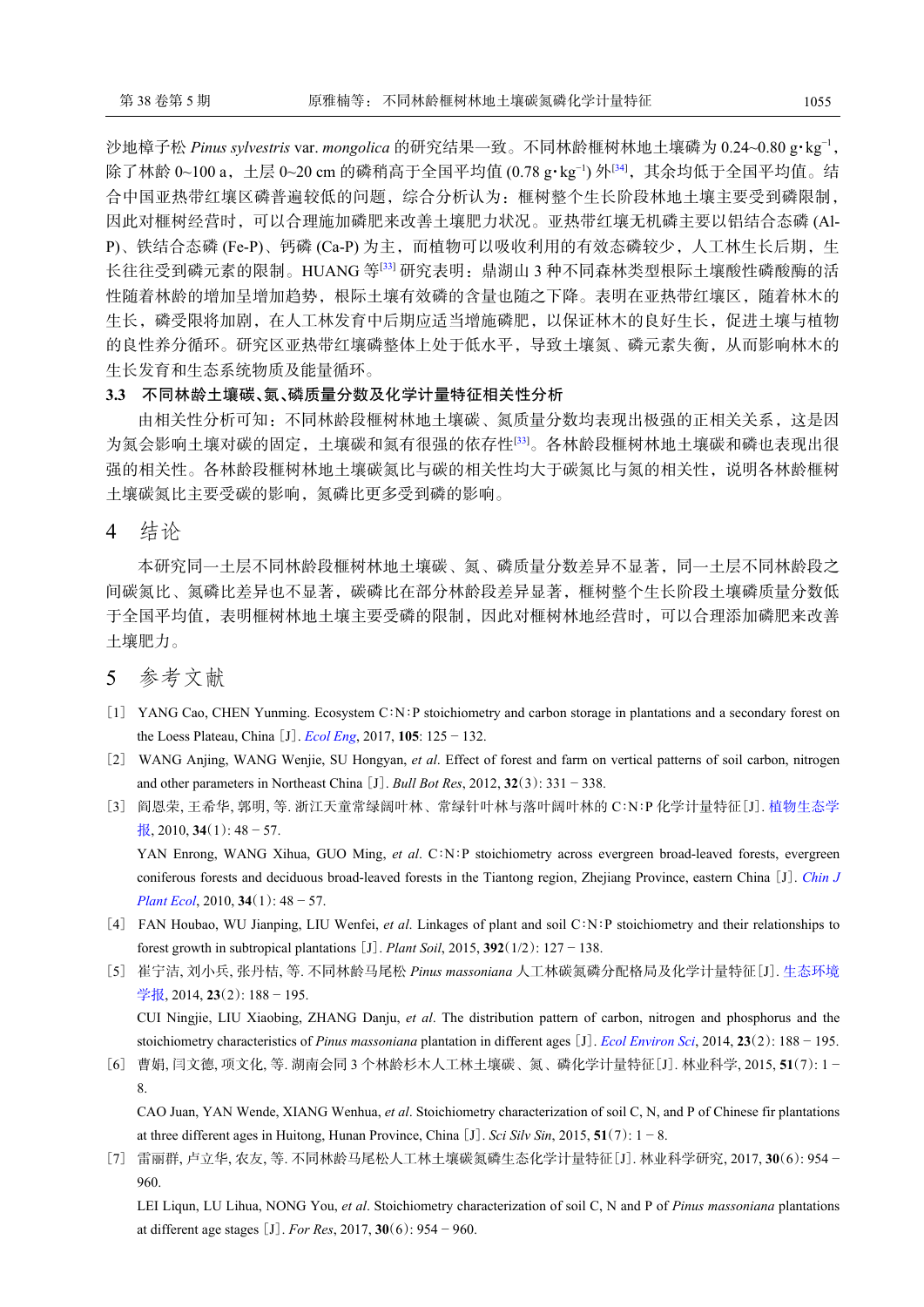<span id="page-6-0"></span>[8] 曾凡鹏, 迟光宇, 陈欣, 等. 辽东山区不同林龄落叶松人工林土壤-根系 C∶N∶P 生态化学计量特征[J]. 生态学杂志, 2016, **35**(7): 1819 − 1825.

ZENG Fanpeng, CHI Guangyu, CHEN Xin, *et al*. The stoichiometric characteristics of C, N and P in soil and root of larch (*Larix* spp.) plantation at different stand ages in mountainous region of eastern Liaoning Province, China [J]. *Chin J Ecol*, 2016, **35**(7): 1819 − 1825.

- <span id="page-6-1"></span>[9] 程晓建, 黎章矩, 喻卫武, 等. 榧树的资源分布与生态习性[J]. 浙江林学院学报, 2007, **24**(4): 383 − 388. CHENG Xiaojian, LI Zhangju, YU Weiwu, *et al*. Distribution and ecological characteristics of *Torreya grandis* in China [J]. *J Zhengjiang For Coll*, 2007, **24**(4): 383 − 388.
- <span id="page-6-2"></span>[10] 江波, 周先容, 尚进, 等. 中国特有植物巴山榧树的种群结构与动态[J]. 生态学报, 2018, **38**(3): 1016 − 1027. JIANG Bo, ZHOU Xianrong, SHANG Jin, *et al*. Population structure and dynamics of *Torreya fargesii* Franch., a plant endemic to China [J]. *Acta Ecol Sin*, 2018, **38**(3): 1016 − 1027.
- <span id="page-6-3"></span>[11] 吴连海, 吴黎明, 倪荣新, 等. 香榧栽培经济效益分析[J]. [浙江农林大学学报](https://doi.org/10.11833/j.issn.2095-0756.2013.02.023), 2013, **30**(2): 299 − 303. WU Lianhai, WU Liming, NI Rongxin, *et al*. Economic benefits of *Torreya grandis* 'Merrillii' plantings [J]. *J Zhejiang A*&*F Univ*, 2013, **30**(2): 299 − 303.
- <span id="page-6-4"></span>[12] 张雨洁, 王斌, 李正才, 等. 不同树龄香榧土壤有机碳特征及其与土壤养分的关系[J]. 西北植物学报, 2018, **38**(8): 149 − 157. ZHANG Yujie, WANG Bin, LI Zhengcai, *et al*. Relationships between soil organic carbon characteristics and soil nutrients for different tree-age *Torreya grandis* [J]. *Acta Bot Boreali-Occident Sin*, 2018, **38**(8): 149 − 157.
- <span id="page-6-5"></span>[13] 原雅楠, 李正才, 王斌, 等. 榧树种内 C、N、P 生态化学计量特征研究[J]. 林业科学研究, 2019, **32**(6): 73 − 79. YUAN Ya' nan, LI Zhengcai, WANG Bin, *et al.* Stoichiometric characteristics of C, N and P in different varieties of *Torreya grandis* [J]. *For Res*, 2019, **32**(6): 73 − 79.
- <span id="page-6-6"></span>[14] 鲁如坤. 土壤农业化学分析方法[M]. 北京: 中国农业科技出版社, 2000.
- <span id="page-6-7"></span>[15] 张芸, 李惠通, 张辉, 等. 不同林龄杉木人工林土壤 C∶N∶P 化学计量特征及其与土壤理化性质的关系[J]. 生态学报, 2019, **39**(7): 2520 − 2531.

ZHANG Yun, LI Huitong, ZHANG Hui, *et al*. C∶N∶P stoichiometry and its relationship with the soil physicochemical properties of different aged Chinese fir (*Cunninghamia lanceolata*) plantations [J]. *Acta Ecol Sin*, 2019, **39**(7): 2520 − 2531.

<span id="page-6-8"></span>[16] 杨好运, 贾国梅, 杜祥运, 等. 不同林龄柑橘园碳氮磷分配及生态化学计量特征研究[J]. 湖北农业科学, 2016, **55**(6): 1402 − 1405.

YANG Haoyun, JIA Guomei, DU Xiangyun, *et al*. Study on the distribution of carbon, nitrogen and phosphorus and the ecological stoichiometry in citrus plantation of different stand age [J]. *Hubei Agric Sci*, 2016, **55**(6): 1402 − 1405.

- <span id="page-6-9"></span>[17] 胡士达. 不同林龄闽楠人工林生态化学计量特征研究[D]. 长沙: 中南林业科技大学, 2017. HU Shida. *Studies on Ecological Stoichiometry of Phoebe Plantation in Different Ages*[D]. Changsha: Central South University of Forestry and Technology, 2017.
- <span id="page-6-10"></span>[18] 陈东升, 孙晓梅, 张守攻. 不同年龄日本落叶松人工林生物量、碳储量及养分特征[J]. 应用生态学报, 2016, **27**(12): 3759 − 3768.

CHEN Dongsheng, SUN Xiaomei, ZHANG Shougong. Biomass, carbon storage and nutrient characteristics in *Larix kaempferi* plantations at different stand ages [J]. *Chin J Appl Ecol*, 2016, **27**(12): 3759 − 3768.

- <span id="page-6-11"></span>[19] 苗娟, 周传艳, 李世杰, 等. 不同林龄云南松林土壤有机碳和全氮积累特征[J]. 应用生态学报, 2014, **25**(3): 625 − 631. MIAO Juan, ZHOU Chuanyan, LI Shijie, *et al*. Accumulation of soil organic carbon and total nitrogen in *Pinus yunnanensis* forests at different age stages [J]. *Chin J Appl Ecol*, 2014, **25**(3): 625 − 631.
- <span id="page-6-12"></span>[20] 许宇星, 王志超, 竹万宽, 等. 雷州半岛不同林龄桉树人工林土壤化学计量特征[J]. 云南农业大学学报 (自然科学版), 2019, **34**(3): 124 − 131. XU Yuxing, WANG Zhichao, ZHU Wankuan, *et al*. Soil ecological stoichiometric characteristics of *Eucalyptus urophylla×E. grandis* in different ages on the Leizhou Peninsula [J]. *J Yunnan Agric Univ Nat Sci*, 2019, **34**(3): 124 − 131.
- <span id="page-6-13"></span>[21] 曹娟, 闫文德, 项文化, 等. 湖南会同不同年龄杉木人工林土壤磷素特征[J]. 生态学报, 2014, **34**(22): 6519 − 6527.